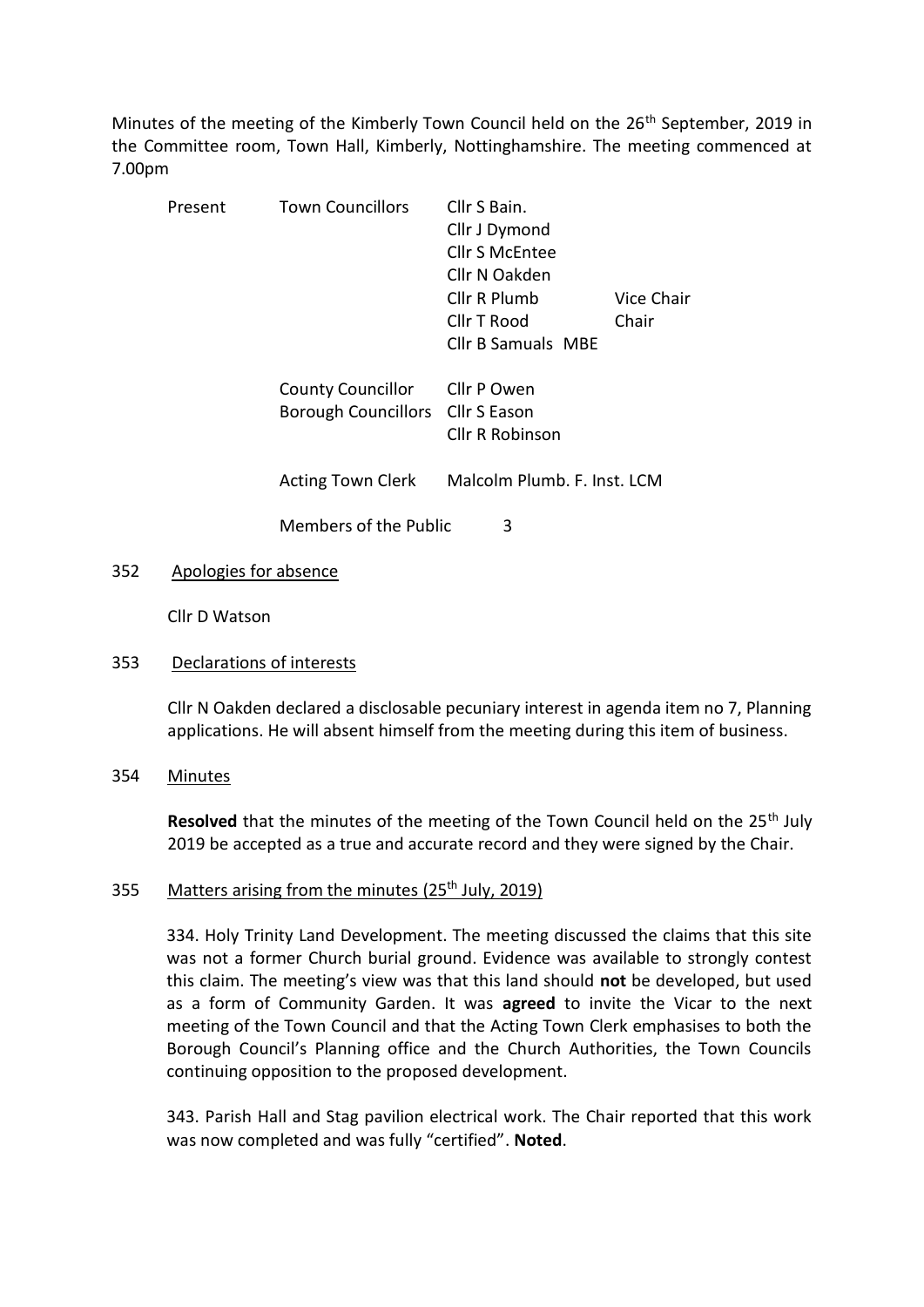336. Stag Recreation Ground. Bollard. The Chair reported that further liaison work was required on the question of access rights. On-going item upon agreed terms. **Noted**

337. Stag Recreation Ground. Charges. The Chair reported upon the current position. Acting Town Clerk to investigate Land Registry records. **Noted**

340. Babbington Village Conservation Area. The meeting **re-affirmed** its view that the area needs to be declared a Conservation area. Acting Town Clerk to review the history with the Vice Chair, Cllr Roy Plumb.

341. Babbington Village. Footpath and roadway. The meeting reviewed the need to preserve Westby Lane as a Public Highway. Acting Town Clerk to contact Neil Lewis, County Highways to press for appropriate action to clear this important access way.

342. Bus route No. 27. Faulty bus sign. The Acting Town Clerk reported that an e mail response had been received from the Trent Barton Bus Company. This matter concerned past complaints that the automated information sign at the Maws Lane bus stop was faulty. The e mail was read out in full to the meeting indicating that following a full examination of the system, no faults could be identified. Cllr S McEentee contested this response citing cases where a bus did not arrive as indicated by the automated sign. She argued that whenever a service is withdrawn, for whatever reason, the sign should display a "cancellation" report. Acting Town Clerk to respond along these lines to the Bus Company.

346. Town/Parish Hall. Noise complaint. Complaints have been received that loud music from one of the Halls users was causing concern and inconvenience to others. Acting Town Clerk to check the volume controls and to request the Hirers to ensure a lower volume setting in future.

347. Hearing Loop installation. The chair reported on-going work and further work was still needed. **Noted**

338. Town/Parish Hall. Structural Surveys. The Chairman reported that he had approached a few number of Structural Surveying Companies seeking further quotations for the carrying out of a full and detailed structural survey of the Hall premises. **Agreed** if quotations are not received, Acting Town Clerk to write to a selection of companies, advertising on the web inviting quotations. Referred to the October meeting of the Town Council.

348. Appointment of a separate Town Council Finance Committee. The Acting Town Clerk reported that at the recent meeting of the Recreation, Parish and finance Committee, a recommendation to the full Town Council had been agreed that a separate Finance Committee be set up. The Clerk reminded the meeting that such a decision can only be made by the Full Council, as required by the Councils own Standing Orders. If agreed, the full Council would appoint Town Councillors to serve on the new Committee and that their role and responsibilities need to be clearly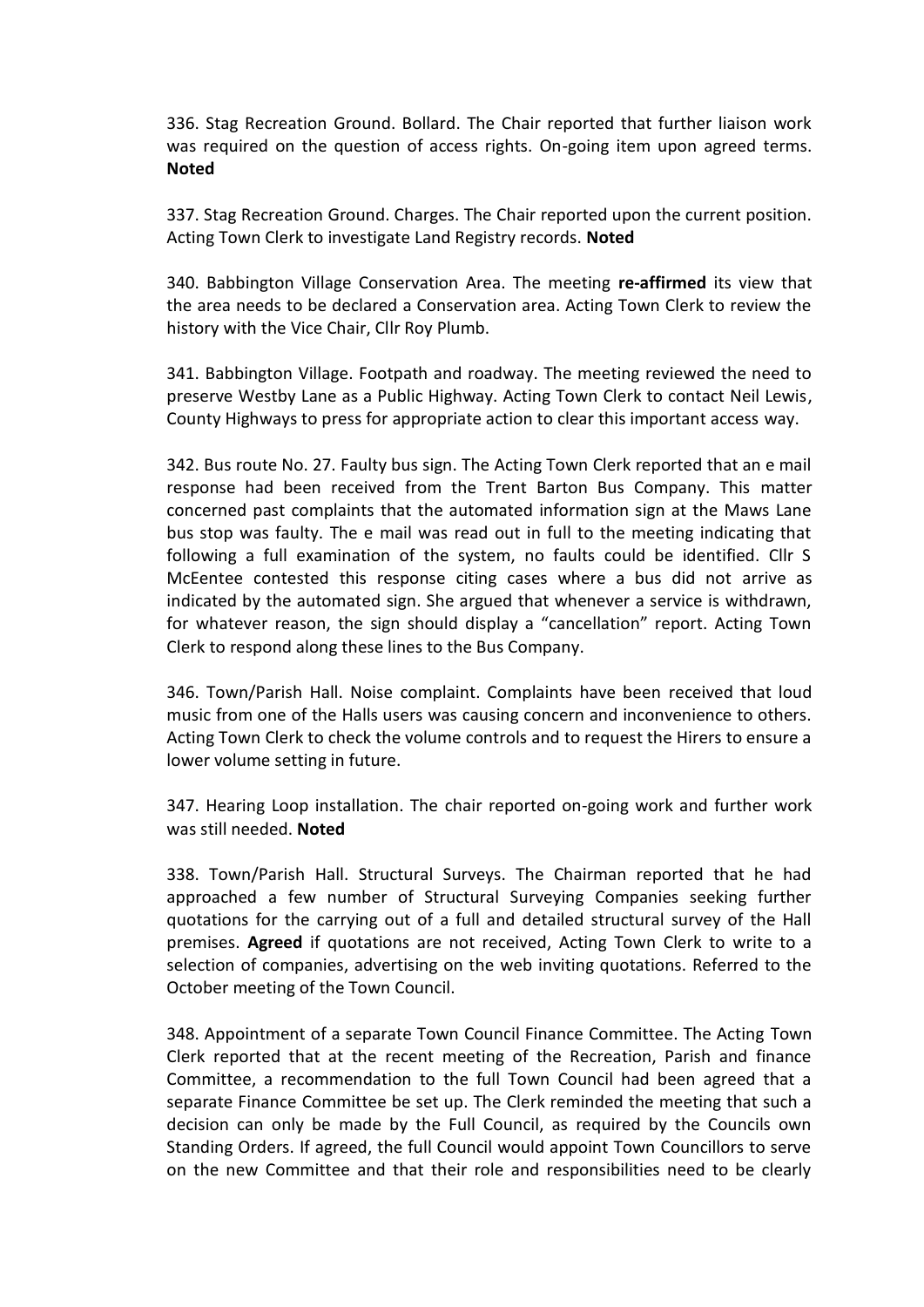defined in the Town Council minutes. After a full discussion, it was **resolved** to accept the Committee's recommendation. Initial membership to comprise the Council Chair Cllr J Dymond, Cllr N Oakden, Cllr J Pearce, and Cllr S Bain. Meetings to be held as early as possible and may include day time meetings if the Committee so wish

## 356. Borough Councillors reports

Cllr R Robinson provided reports upon the following matters.

- The successful and popular completion of the Borough Councils "Corporate Road Shows"
- The current debates concerning the funding for future extensions to the NET trams network
- The positive outcome of the Borough Councils "Business Meetings, particularly in the immediate area.

Cllr S Eason provided reports upon the following matters

- "Section 106" funds being employed to fund community surveys seeking Residents views, particularly concerning the extension of the tram network.
- Consultations were taking place regarding Leisure Centre provisions.
- Efforts by the Borough Council to secure extra Policing provisions in the Borough.

## County Councillors Report

Cllr P Owen provided reports upon the following matters

- Re surfacing of Swingate/Ashley Drive being carried out
- Yellow road linings for Truman Street completed
- Prohibitive yellow road lining against parking on road corners.
- Pedestrian crossing near Gilthill School not now considered being a "safe" proposal. However "Caution" signs will be provided
- Flooding incident between "Nine Corners" and the Town Centre is under detailed consideration.
- Severn Trent Water Authority being questioned about the adequacy of the sewerage systems in the area and planning control of new developments.

After discussions the above Councillors were thanked for their attendance and their information reports, all of which were **noted** by the Town Council.

## 356 Public question time

• Concern was expressed relating to the absence of a Police representative at meetings of the Town Council. Incidents were quoted which require Police investigation.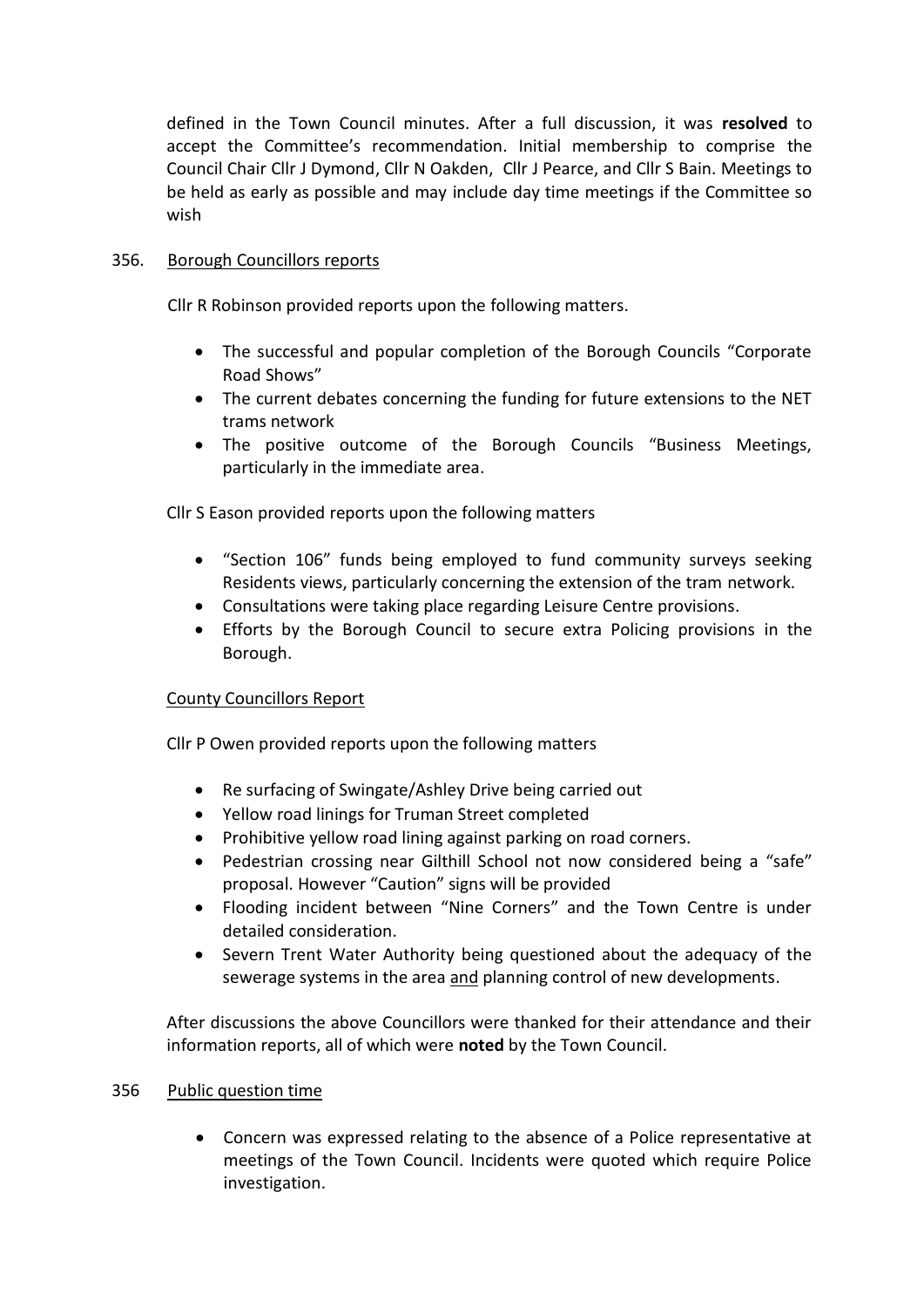- The standards and maintenance of hanging baskets and floral displays in the Town was not satisfactory and well below the standard of neighbouring communities. (Town Council will review this matter shortly)
- Questions were asked concerning the ownership of land affecting the access to the Stage recreation Ground. (Acting Town Clerk to take up this question shortly)

# 357. Planning Applications

(Records note. Cllr N Oakden left the meeting at this point, whilst the first item was discussed.)

- 1. Residential development at Noel Street, Kimberly. The Town Council remains strongly concerned with the existing inadequate access and parking room at this location. Further development will enhance this problem affecting parking and access for existing residents and emergency services. Acting Town Clerk to confirm these concerns to the Broxtowe BC Planners.
- 2. Kimberley Brewery Site Redevelopment. After discussion, the meeting recorded its serious concerns relating to road safety for vehicles and pedestrians alike, arising from the current intention of creating a new access direct onto the main (Eastwood) road. Additionally Councillors felt that such a junction would intensify the already serious position concerning surface water and sewerage systems, as has been clearly shown by the most recent flooding incident. The meeting **agreed** Acting Town Clerk to records the Town Councils strong concerns to the Borough Council (copy to County Cllr P Owen). A meeting with County Highways and the Severn/Trent Water Authority is needed. The Town Council remains of the view that the original access to the "Nine Corners" junction remains the preferred location.

## 358. Stag Recreation Ground Pavilion Plans

The Chairman reported upon the current position. This is an ongoing development and a further update will be provided at the next meeting of the Town Council. **Noted.**

## 359 Air conditioning quotations. Chapel on the Hill

The Acting Town Clerk reported that three quotations had now been received which should enable the Town Council to determine which one to accept. The Clerk advised, that since this is now a "contractual" decision, it becomes an "exempt" item to be considered at the final part of the meeting. **Agreed** Item transferred for discussion under "Exclusion of Public and press" item.

#### 360 Notice Boards Report

Cllr J Diamond summarised the main points of his previously circulated report upon the current number and condition of the Town Councils notice boards. He described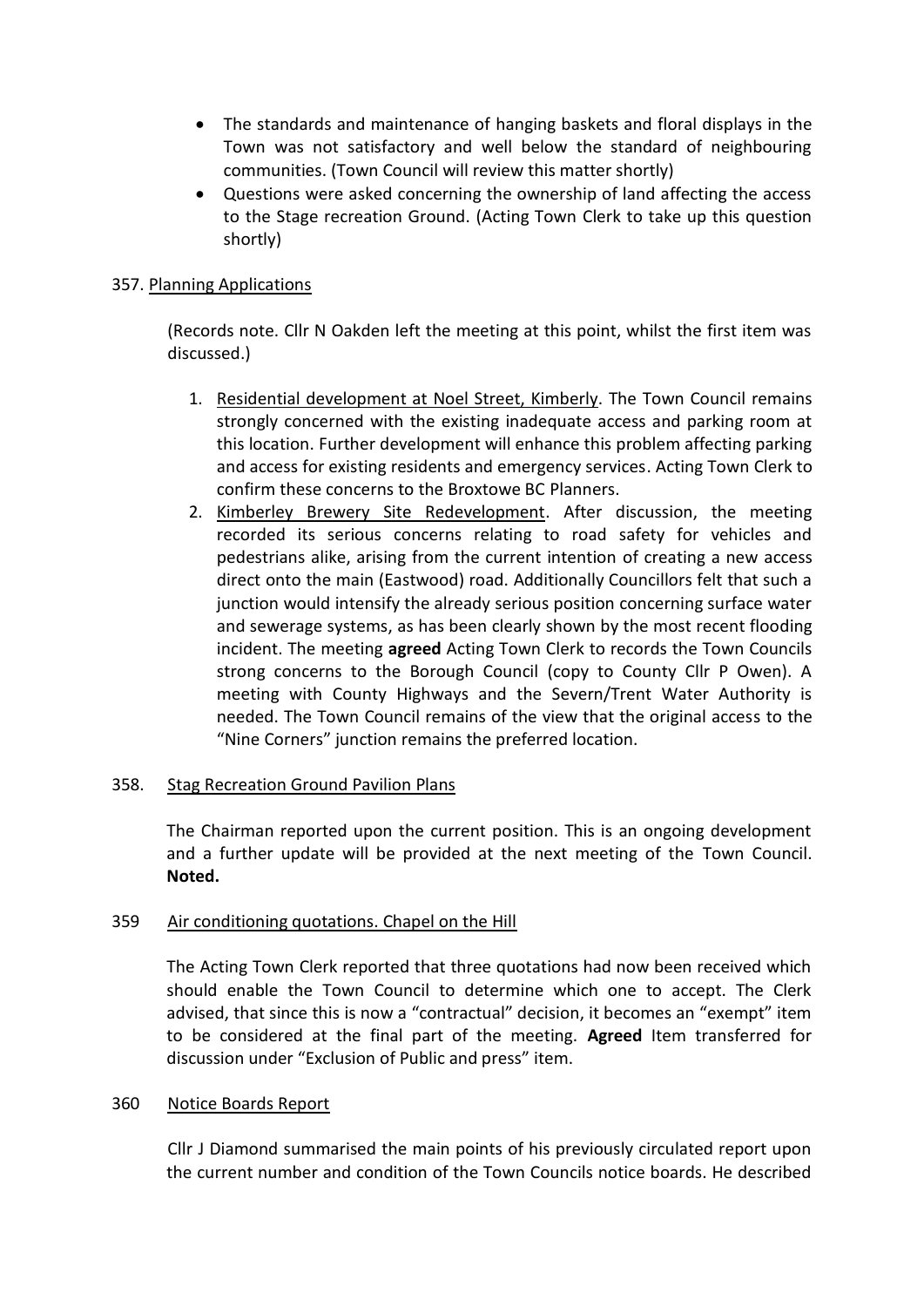the work needed to update and improve these important items. After discussion, the meeting **accepted** the report and **authorised** the actions proposed.

### 361 School House. Ground floor flat

The Chairman reported that he had been contacted by a (possibly) interested person in taking on the tenancy of this flat. He reminded the meeting that this accommodation was more suitable for either a disabled or an elderly person. After discussion, it was **agreed** that if the current enquiry fails to result in a letting agreement, the accommodation be advertised locally as appropriate.

### 362 Premises Inspections

The meeting considered the position regarding the need to have health, safety, fire safety, and routine maintenance reports to be updated. **Agreed** Acting Town Clerk to action this work and report back to a future meeting.

### 363 Accounts for payment

The Acting Town Clerk circulated with the agenda papers, a schedule of payments currently outstanding together with the received invoices for the meetings consideration. After discussion, the meeting **agreed to authorise** the payments listed below.

| Payee                | Item                       | Net       | VAT       | Gross     |
|----------------------|----------------------------|-----------|-----------|-----------|
| Veolia               | Industrial waste           | £121.41   | £24.28    | £145.69   |
| E-on                 | Electricity (Stag)         | £2113     | £106      | £22.19    |
| E-on                 | Electricity ((Bowls)       | £13.56    | £0.68     | £14.24    |
| <b>HSG</b>           | Hygene services            | £23.00    | £4.60     | £27.60    |
| Peninsula            | Employment service £174.00 |           | £34.80    | £208.80   |
| Kompan               | Equipment Instal           | £8,580.80 | £1,716.16 | £10296.96 |
| Midshire             | Printer warranty           | £39.65    | £7.93     | £47.58    |
| <b>Dolly Dusters</b> | <b>Cleaners costs</b>      | £200.00   | nil       | £200.00   |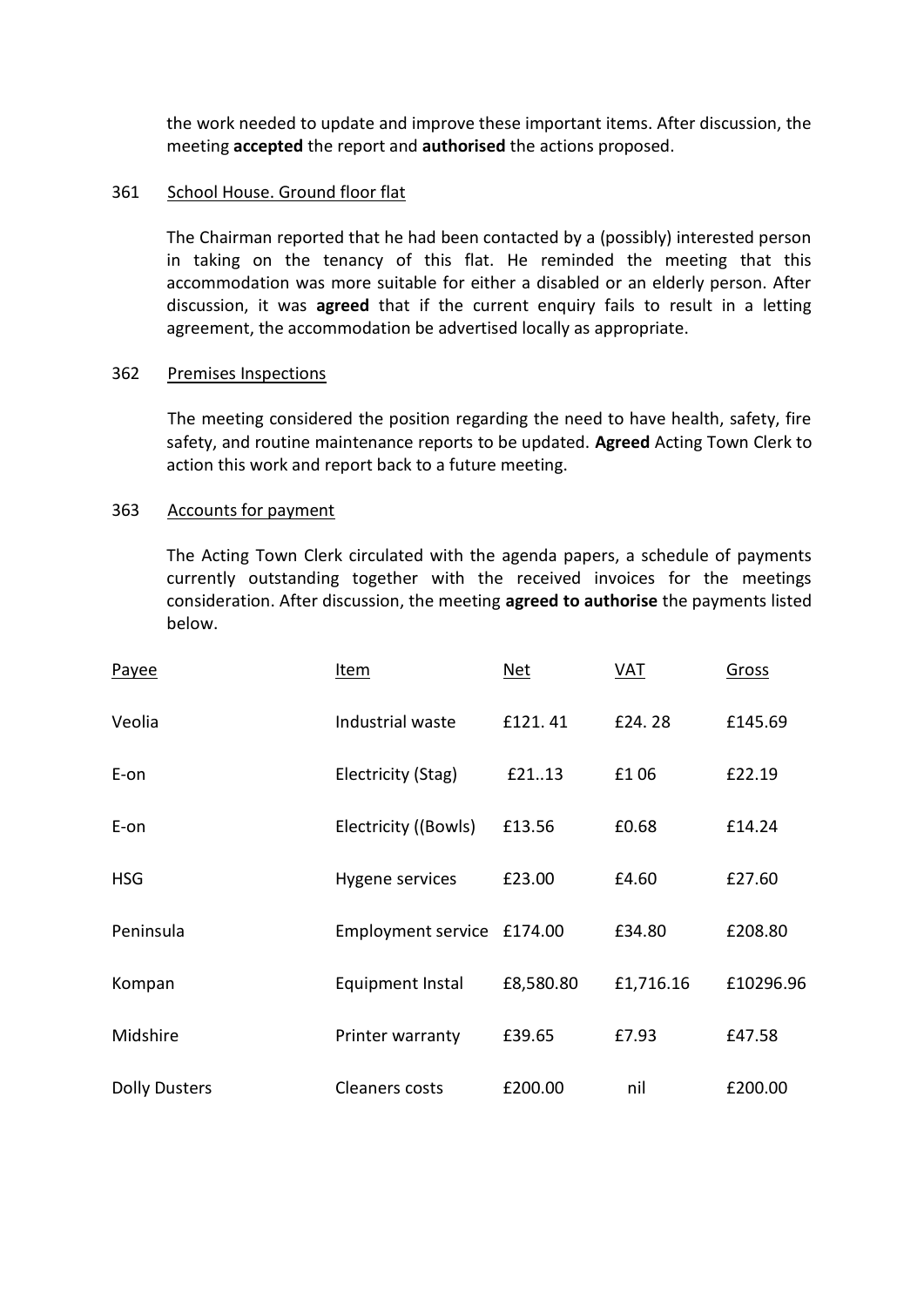## 364. Correspondence : Kimberley Miners Welfare FC

The Chairman reported that the Kimberley Miners Welfare FC had put in a request for a club licence for the provision, selling and consumption of alcohol in the Sports Pavilion. During the ensuing discussion, views sere expressed both for the proposal and against. The proposal was therefore put to the vote. A recorded vote was requested. The result of the vote was: FOR the proposal, Cllrs N Oakden, R Plumb, T Rood, and B Samuals. AGAINST the proposal, Cllrs S Bain, J Diamond, and S McEntee. The proposal was accordingly **carried.**

## 365 Requests for grant.

The Acting Town Clerk reported that, to his knowledge, no requests for grants were outstanding. **Noted.**

# 366 Clerks Report

- 1. Hot water, Ladies toilet. Work Completed
- 2. Stag footpath restricting barrier. Quotations expected
- 3. Millfield Allotments. Half plot possible let
- 4. Children's Air Ambulance recycling bin. No suitable site available
- 5. Knowle Park play equipment. Work commencing Monday 30<sup>th</sup> Sept. 2019
- 6. Nott's CC offer of cold weather salt supplies. Agreed 5 bags
- 7. Chapel Civil ceremonies license. License granted
- 8. Chapel hire fees increase for 2020 and beyond. Agreed £5.00 PA.increase
- 9. The Acting Town Also reported, for the meetings records, that a personal file for a former Employee was missing. Following an extensive search, this confidential personal file could not be located. The presumption was that the confidential file had been taken or destroyed by a person, or persons unknown. The Clerk asked for this report to be noted in the minutes of this meeting. The Meeting **so noted.**
- 10. The Acting Town Clerk further reported that the Town Councils web site Agents, had submitted a quote for extensive updating of the Town Councils web site. Material would be extracted from the Councils records and passed on to the Agents. The quoted cost was £240 and the clerk asked for authority to go ahead with this work. The meeting **agreed** and authorised the expenditure.

# 367 Dates of next meetings.

Neighbourhood Planning Thursday 3<sup>rd</sup> October 2019 Recreation/Parish Thursday 10<sup>th</sup> October 2019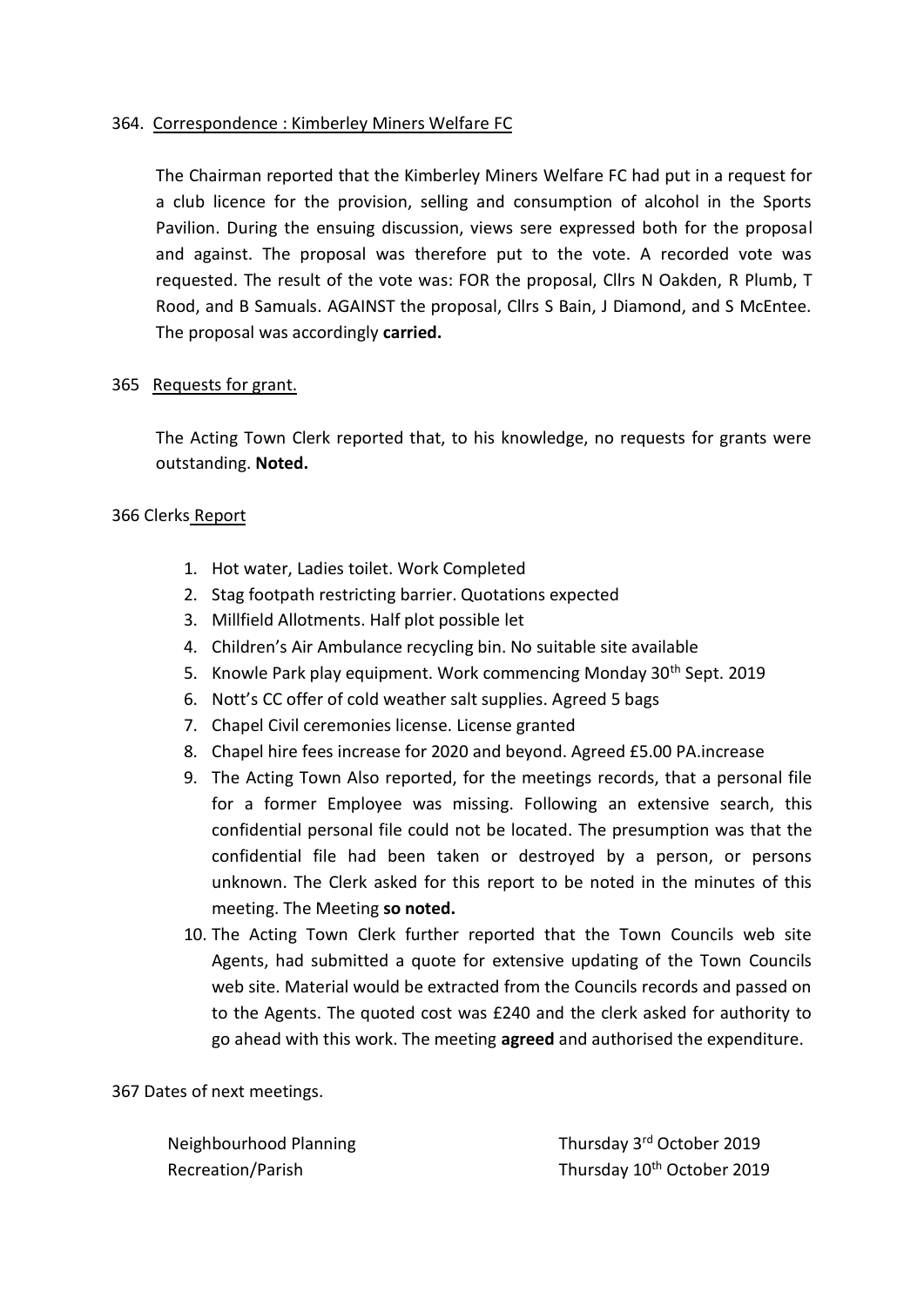Standing Orders TBC

Finance Committee TBC (Day time meeting?) Town Council **Thursday 31st October 2019** 

### 368 Exclusion of the Public and press

It was **RESOLVED** that, under section 100A of the Local Government Act, 1972, the public and press be excluded from the meeting for the following items of business, on the grounds that it involves the likely disclosure of exempt information as defined in para. 1 of Schedule 12A of the Act. The exempt items relate to staffing issues and a contractual decision.

(Note; Any decisions taken by the Town Council under these items of business are recorded in a confidential attachment to these minutes, available only to Town Councillors and Town Council Officers. A copy of this attachment is retained in the Town Council Formal minutes record as a confidential paper.

The Chairman of the Town Council thanked the members of the public and the County and Borough Councillors for their attendance and they all left the meeting at this point.